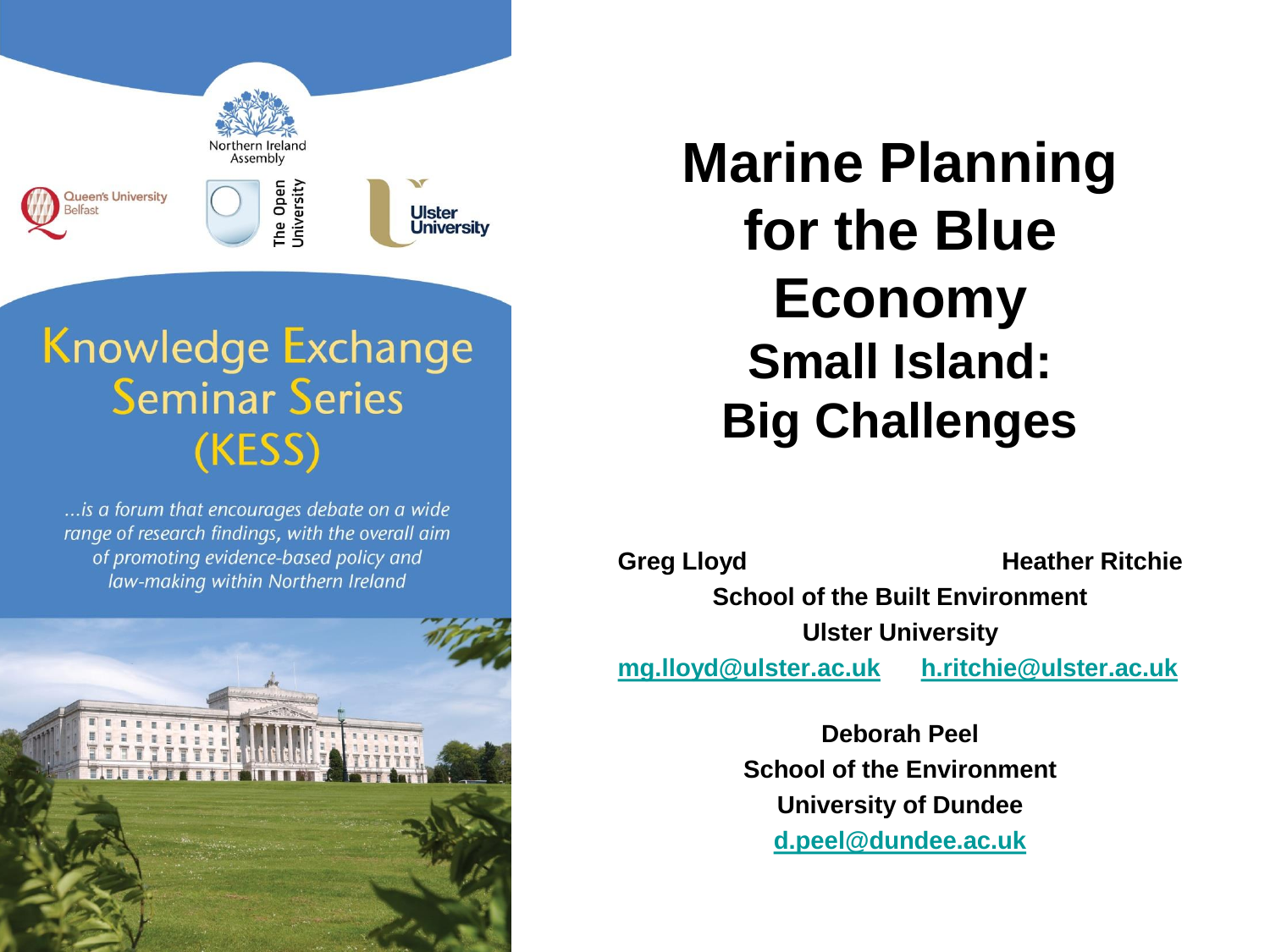## Aspirations for a Blue Economy?

# A Moving Equilibrium? Policy Catch-up?



The Open<br>Jniversity



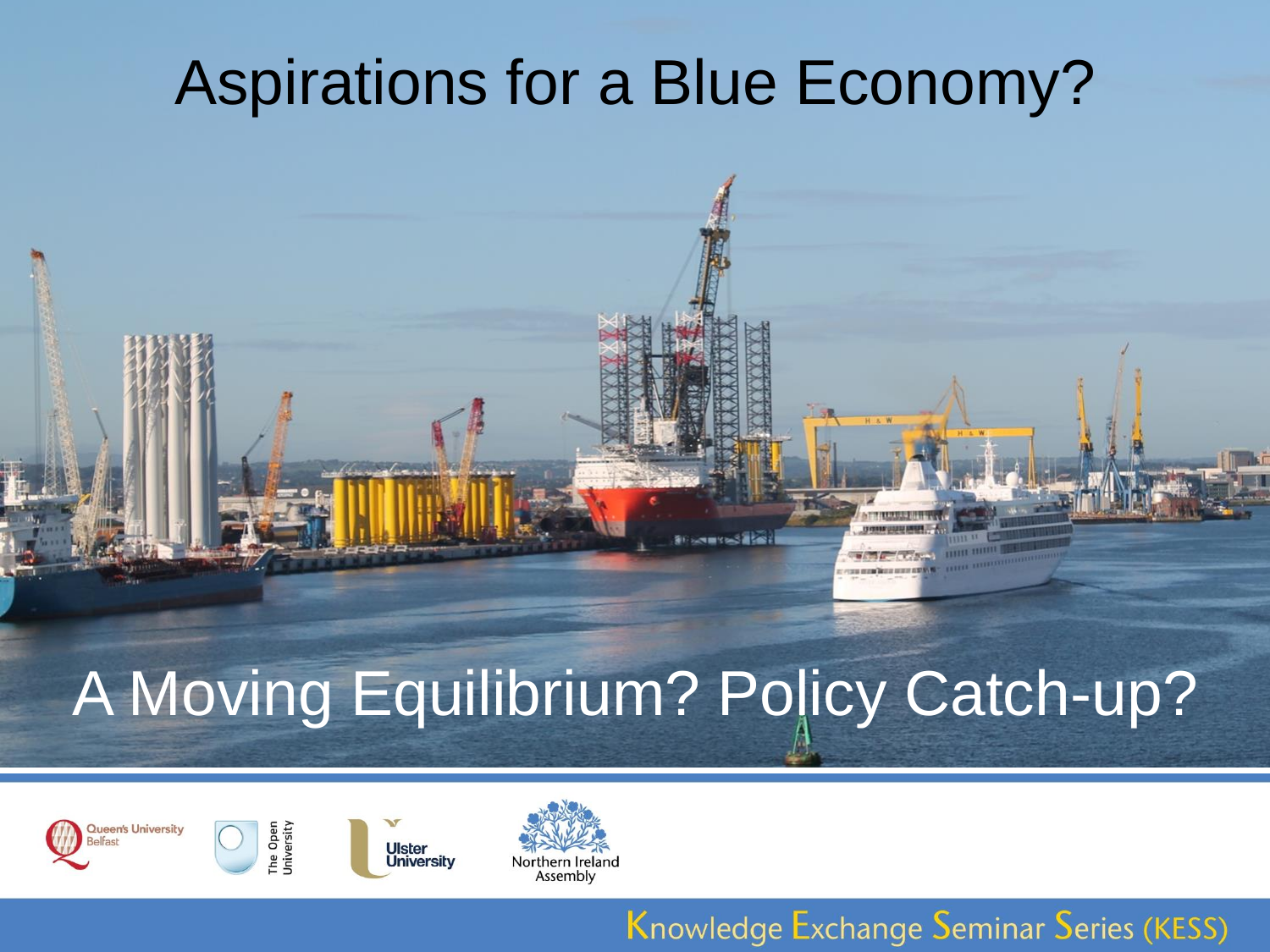# Why a Marine Planning approach for the Blue Economy?

- 1.Context: Land Coast Sea : Ecosystemic thinking
- 2.Social-ecological resilience an integrated policy approach
- 3.Fragmented regulatory regime Water Framework Directive; Integrated Coastal Zone Management; Maritime Directive; separate marine planning systems
- 4.Defining Marine Spatial Planning and the Blue Economy
- 5.Towards an all-island perspective for a sustainable blue economy?

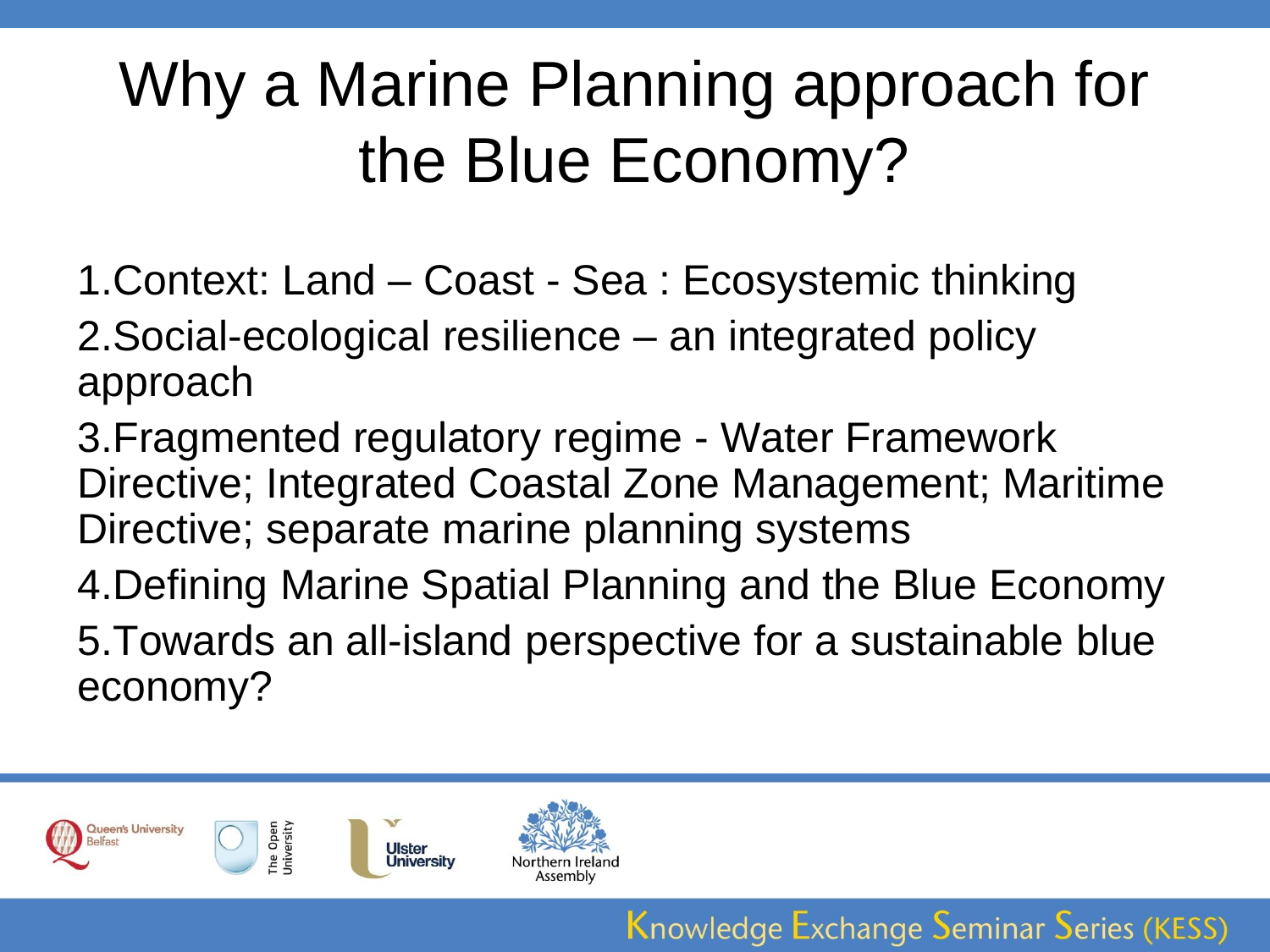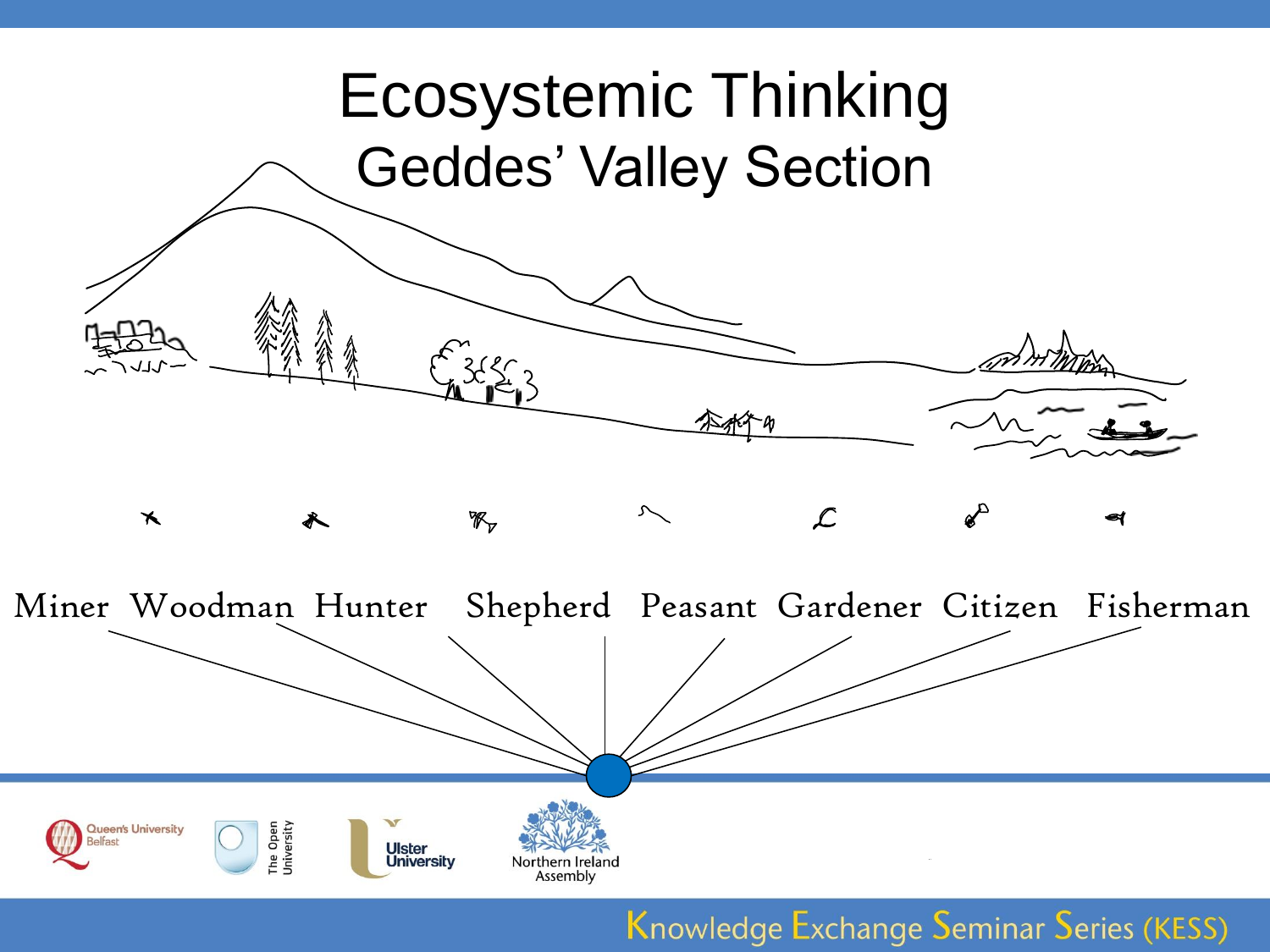### Productive Seas, Stable Ecosystems and Flourishing Communities?

# Social Construction of the Blue Economy?



The Open<br>Jniversity



Ulster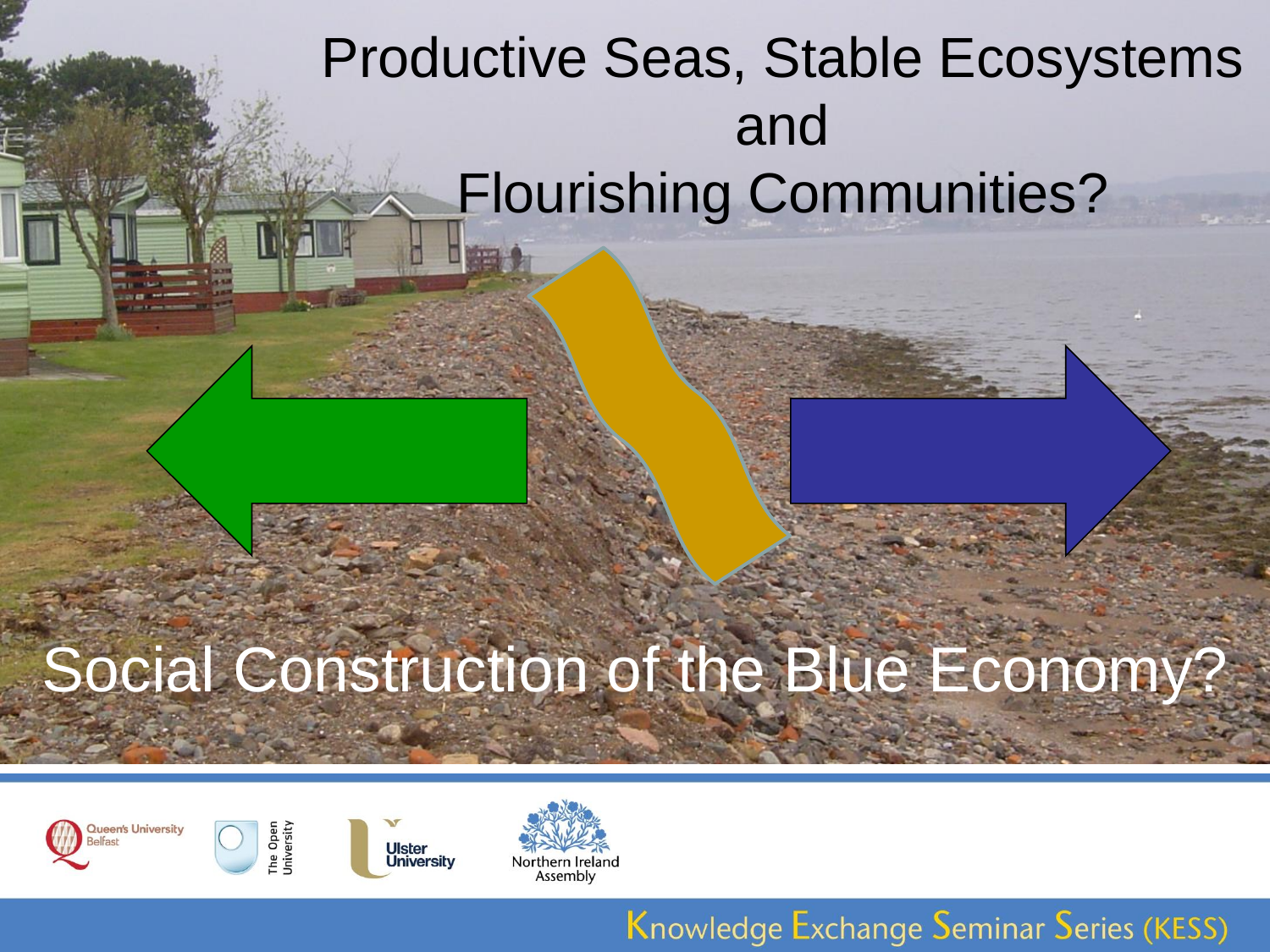## A Blue Economy? Land – Coastal – Sea : Pressures

Demand for energy Waste management

Demand for food

Demand for employment and economic development

Community values ('fixed' resident, visitor, future…)

Supporting infrastructure Development management Sensitive interface

Supporting infrastructure Development management

Job creation; skills; housing, etc; R&D; maintenance; support; "interface"

Identity; sense of place; intrinsic – local / regional; regeneration

### **Land Coast Marine / Maritime**

Offshore energy Offshore renewable – wind, tidal, wave (fuel security)…

Offshore food production Fishing; aquaculture…

Tourism; industrial; transport; engineering; safety; tourism…

Fishing (etc) communities; "footloose" communities (eg investors; developers…)







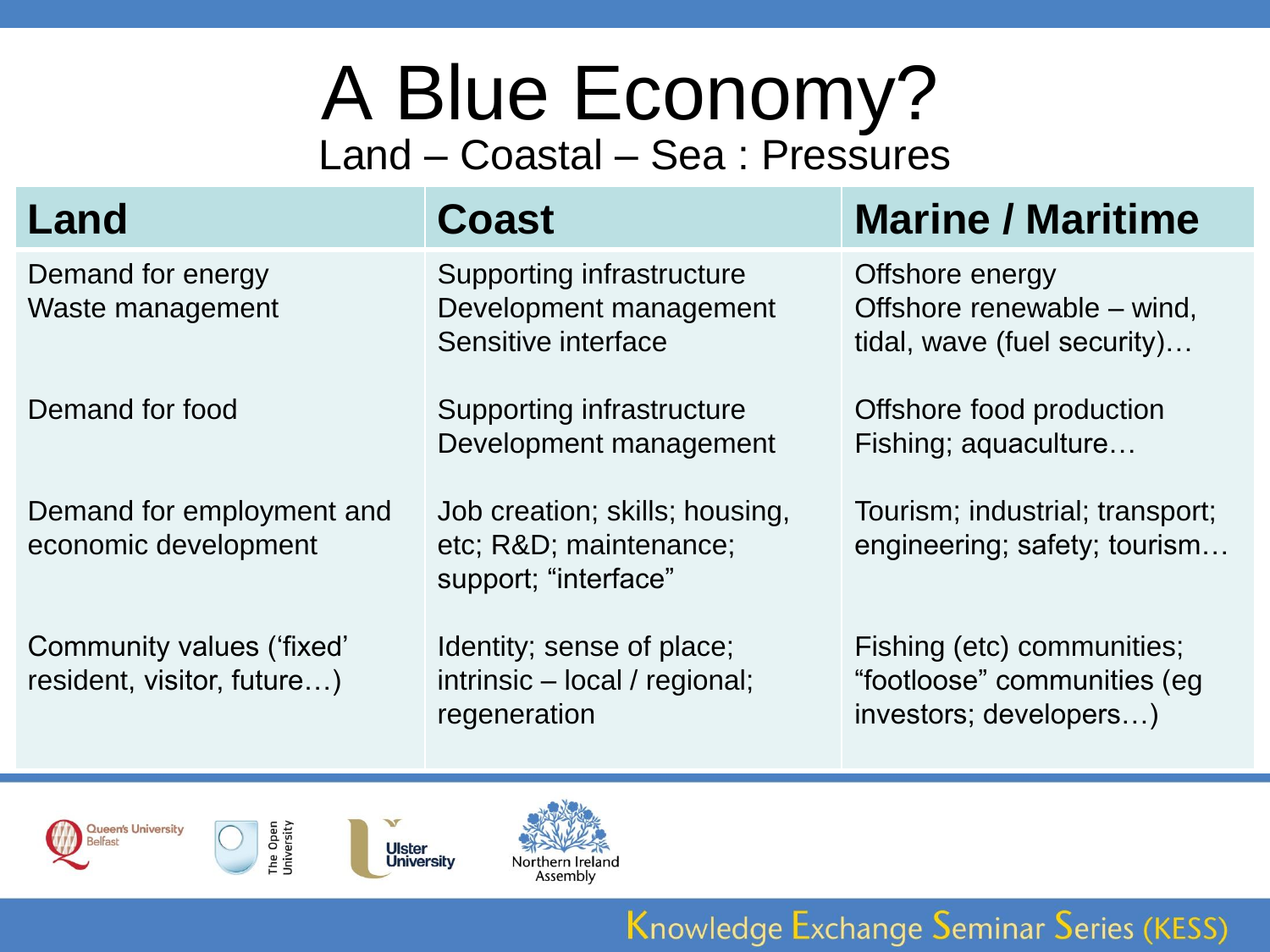# A Social-Ecological Resilience Framework

### *Social construction*





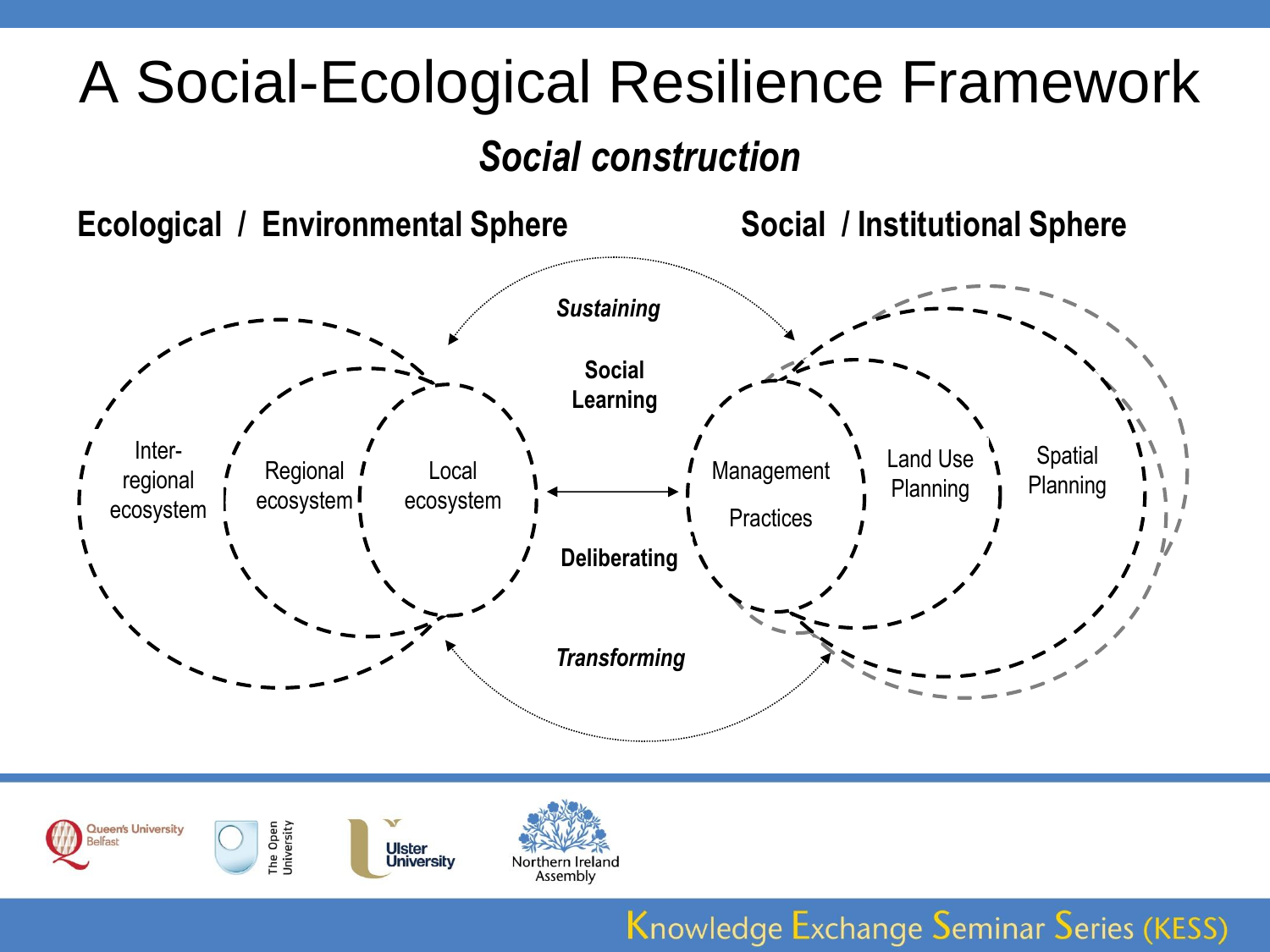# A Dynamic Context?

Land – Coast – Sea : Challenges and Opportunities

| Land                                                 | <b>Coast</b>                                       | <b>Marine / Maritime</b>                                |
|------------------------------------------------------|----------------------------------------------------|---------------------------------------------------------|
| Flooding<br>Engineering - critical<br>infrastructure | Erosion<br><b>Resilience</b>                       | Dynamic - international<br><b>Resilience</b>            |
| Social / demographic<br>change                       | Variegated coastal<br>communities – flourishing    | Common property                                         |
| Relative economic<br>performance                     | Diverse economic<br>impacts – the resort<br>cycle? | Economic potential -<br>competition and<br>contestation |
| Ecosystems (positive and<br>negative)                | Ecosystems (positive and<br>negative)              | Ecosystems (positive and<br>negative)                   |







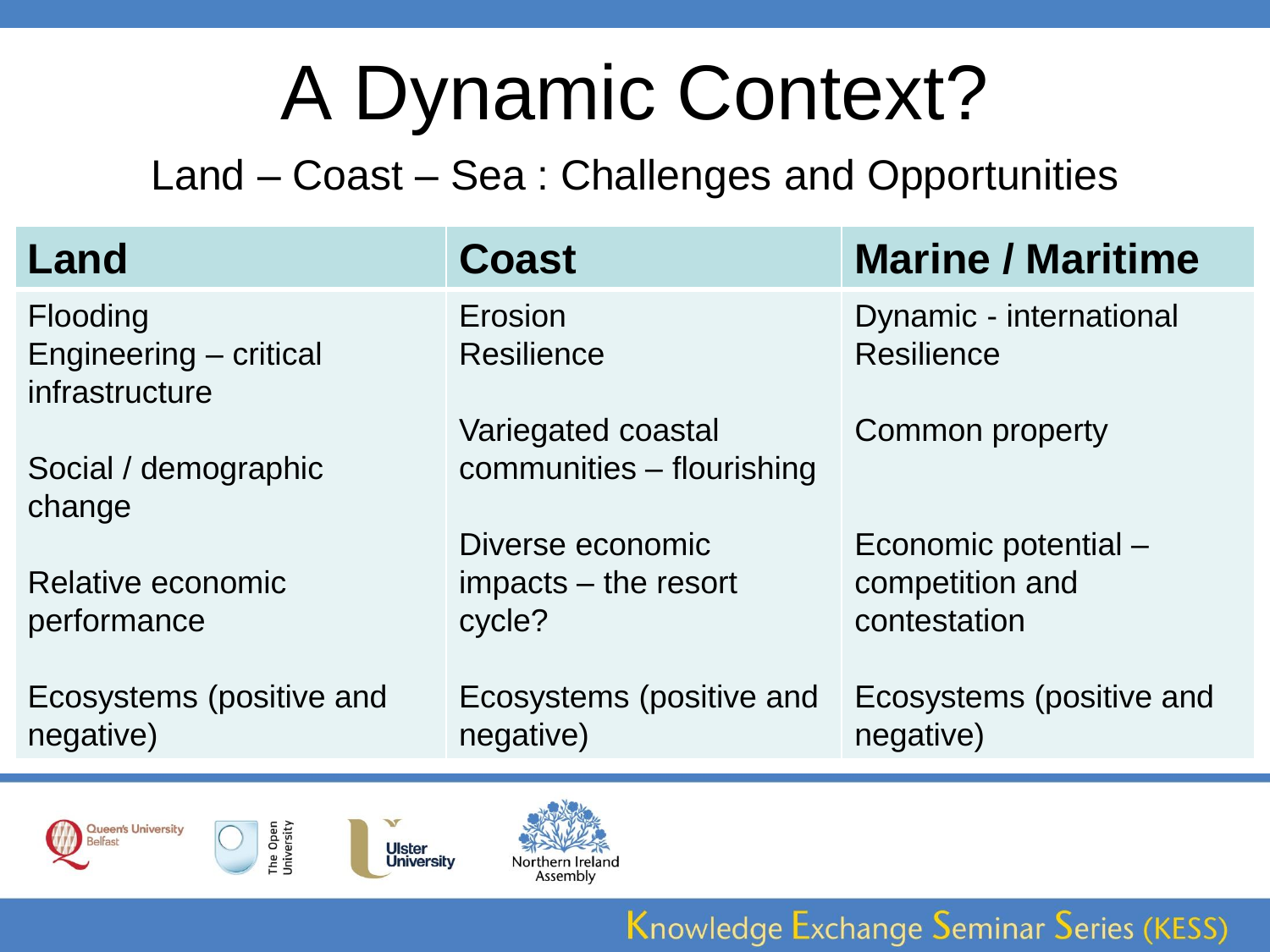# A Non-Joined up Regulatory Framework?



### http://www.coastalguide.org/icm/england.html



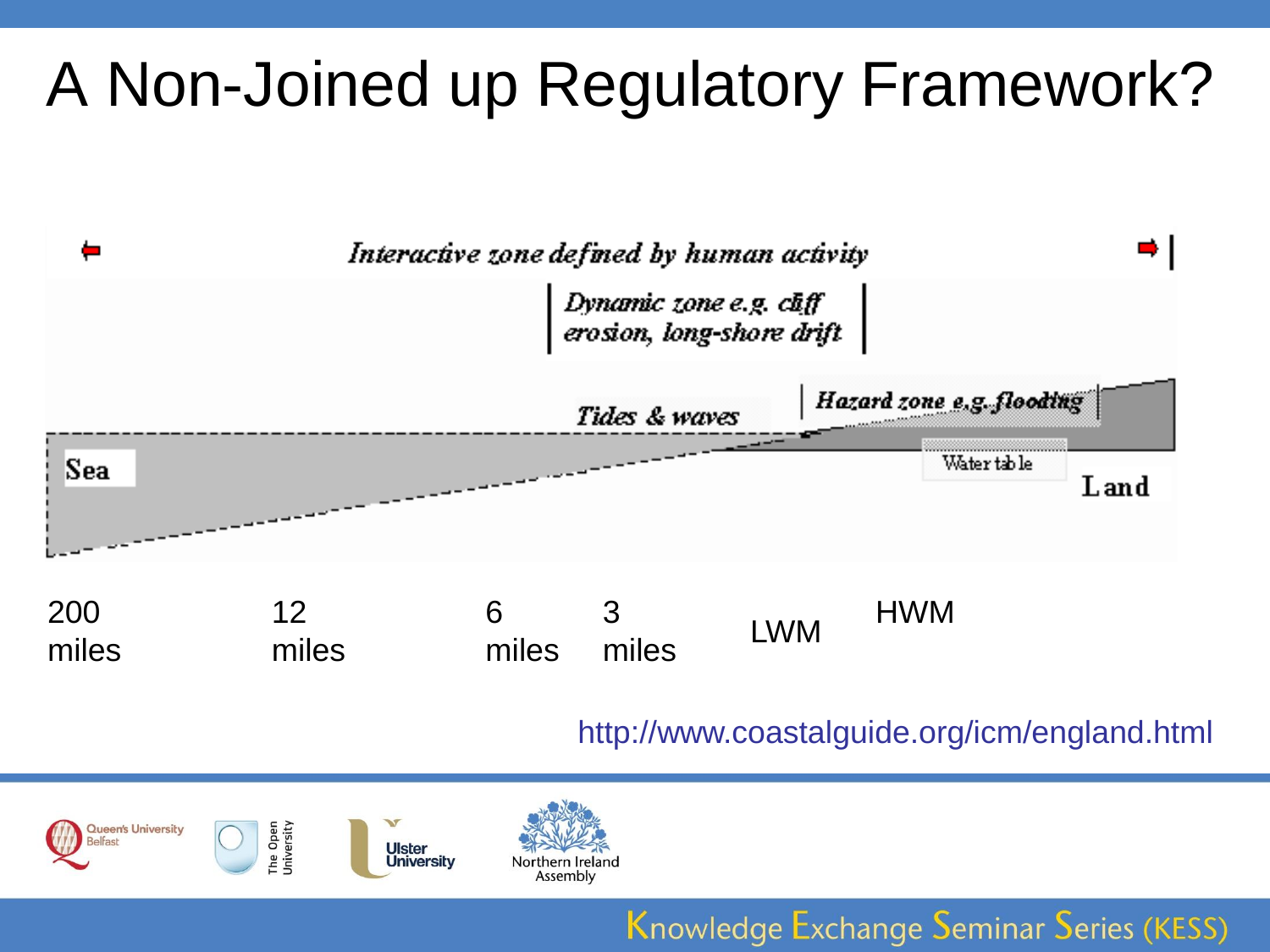# A Segmented Regulatory Framework?

Land – Coast – Sea : Challenges and Opportunities

| Land                                                 | <b>Coast</b>                                 | <b>Marine / Maritime</b>  |
|------------------------------------------------------|----------------------------------------------|---------------------------|
| <b>Emergent terrestrial</b><br>planning system (RPA) | <b>Integrated Coastal Zone</b><br>Management | Transboundary             |
|                                                      |                                              | <b>Maritime Directive</b> |
| Regional planning                                    | <b>Shoreline Plans</b>                       | <b>Marine Plans</b>       |
| Local development planning                           |                                              | Licensing                 |
| <b>Framework for Cooperation</b>                     |                                              |                           |
| <b>Water Framework Directive</b>                     |                                              |                           |

Knowledge Exchange Seminar Series (KESS)



The Open<br>Jniversity

**Ulster** University

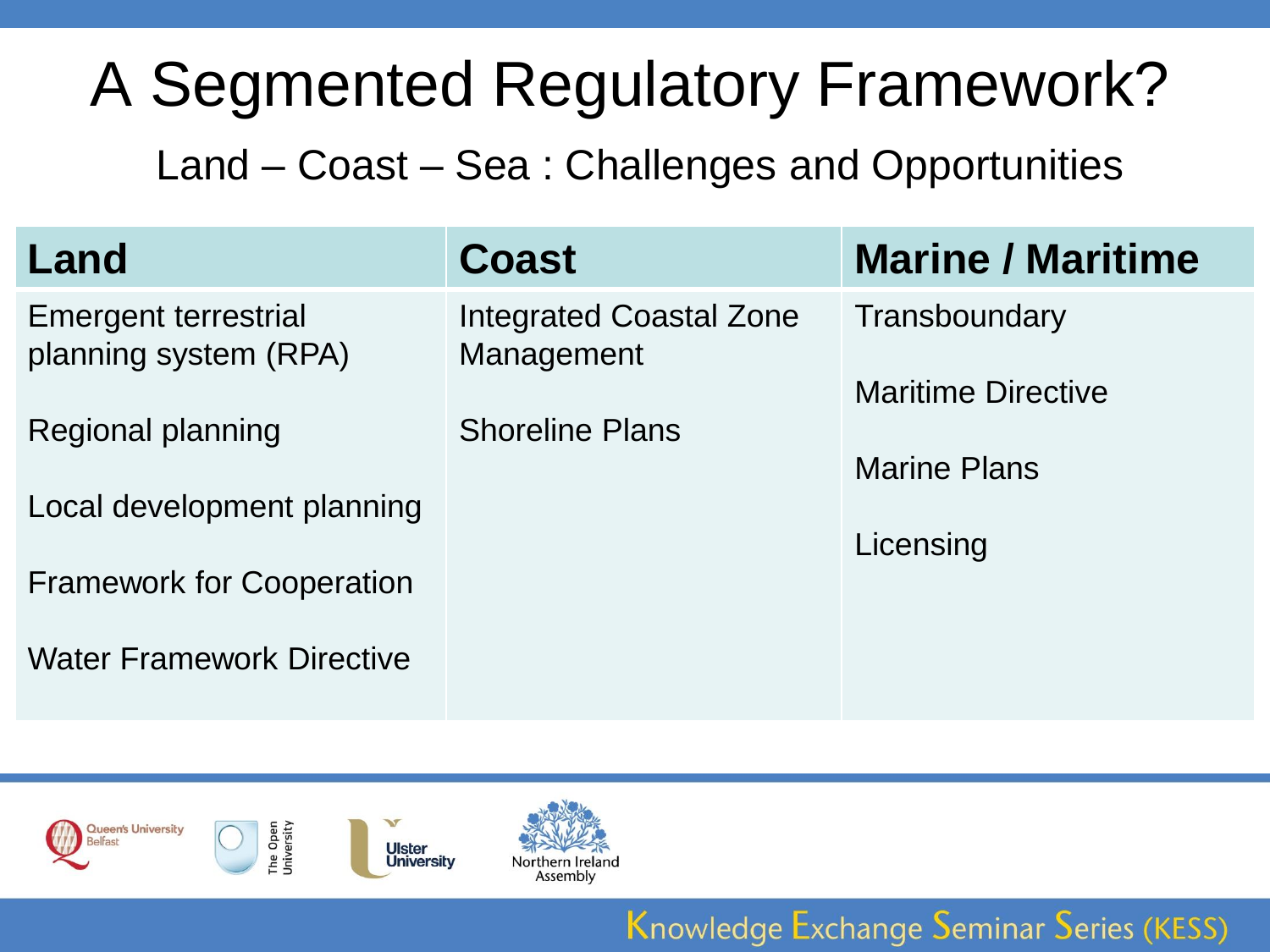# A Blue Economy?

### Land – Coast – Sea : Pooled Sovereignty